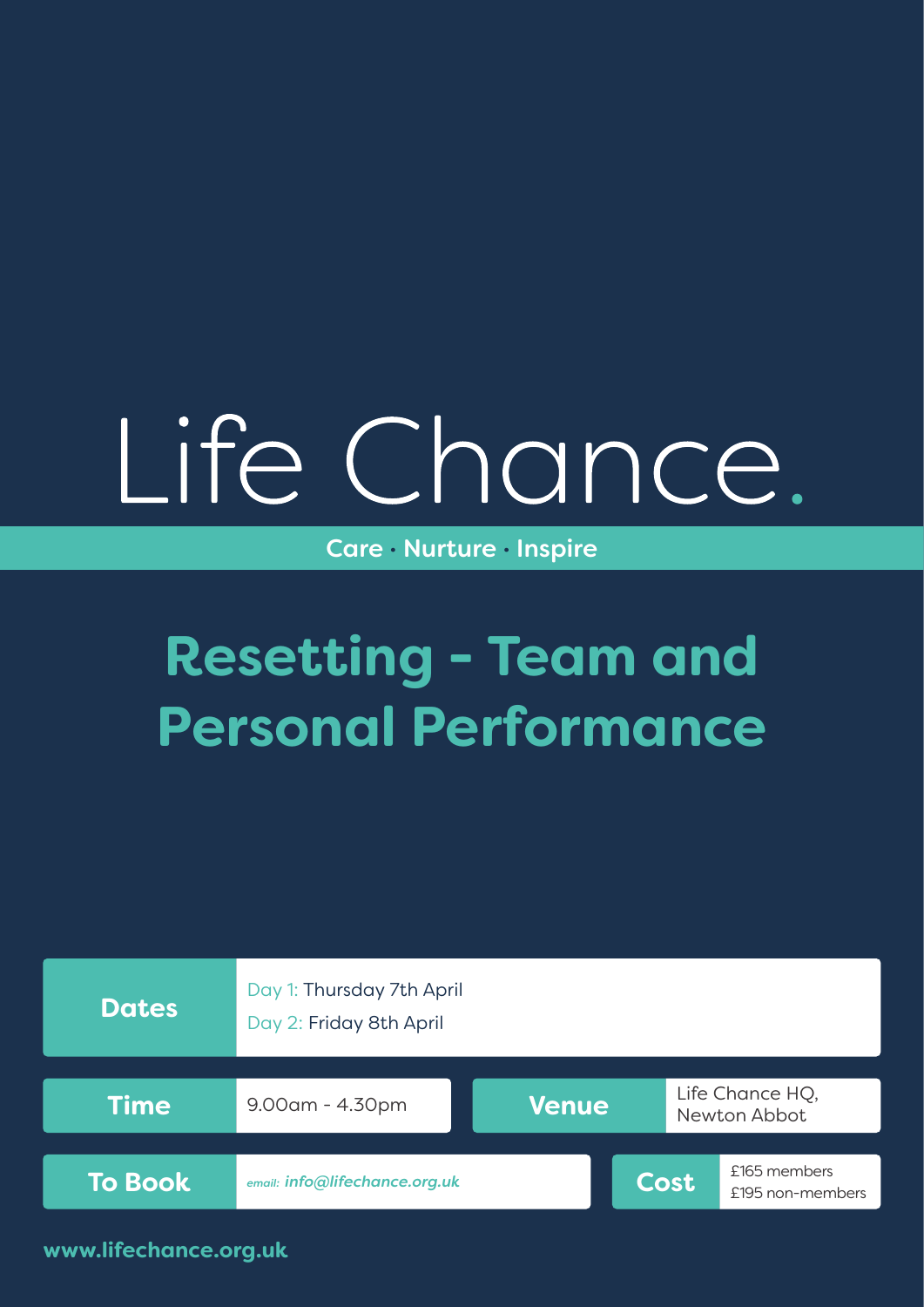# **Resetting - Team and Personal Performance**

# Peak Performance Principles

Schools and organisations have had to adapt and innovate due to Covid-19, following new working practices under unparalleled pressure. Leaders have had to make decisions, lead teams, and manage people under circumstances they never could have imagined.

In addition, we have seen the shift away from the traditional autocratic style of leadership towards a more collaborative approach of fostering greater teamwork, productivity, innovation, and creativity.

The combination of extraordinary challenges in the education sector, with the need to cultivate and support our teams, means that it has never been so important to evaluate our personal and team performance.

This Resetting - Team and Personal Performance Workshop via Peak Performance Principles is designed to support you develop a high-performance model of excellence to lead your team through future challenges.

## **This workshop will support you to:**

- Evaluate and reset your own personal leadership style
- Examine the broad landscape of leadership in multiple ways
- Explore exemplary leadership styles
- Discover how to create high performing teams
- Leave with new ideas, tools, views, and relationships
- Design a 30-day achievement plan for your setting

## **Course led by:**

• Johnny Tenn - Peak Performance Coach

## **This course is for:**

• Anyone working in an educational setting who wants to develop their personal and team performance

#### **Workshop Content**

#### Days 1 and 2

- Face-to-face workshop exploring the principles of peak performance
- An in-depth programme of reflective, practical exercises to help you define your own attributes, and those of others to help reset performance levels
- Discover new and imaginative ways to lead within an educational setting

#### 90 Minute Online Follow Up Session

- A critical part of development training is to review its implementation in a real-life context.
- This follow-up session will help you identify how your leadership plan has been embedded in your setting and give you the opportunity to reflect on your goals.



## **Training delivered by specialists**

#### This training is delivered by the award-winning School for Inspiring Talents.

Its team will share real life case studies from their work on the front line, supporting children's transformation within an educational setting.

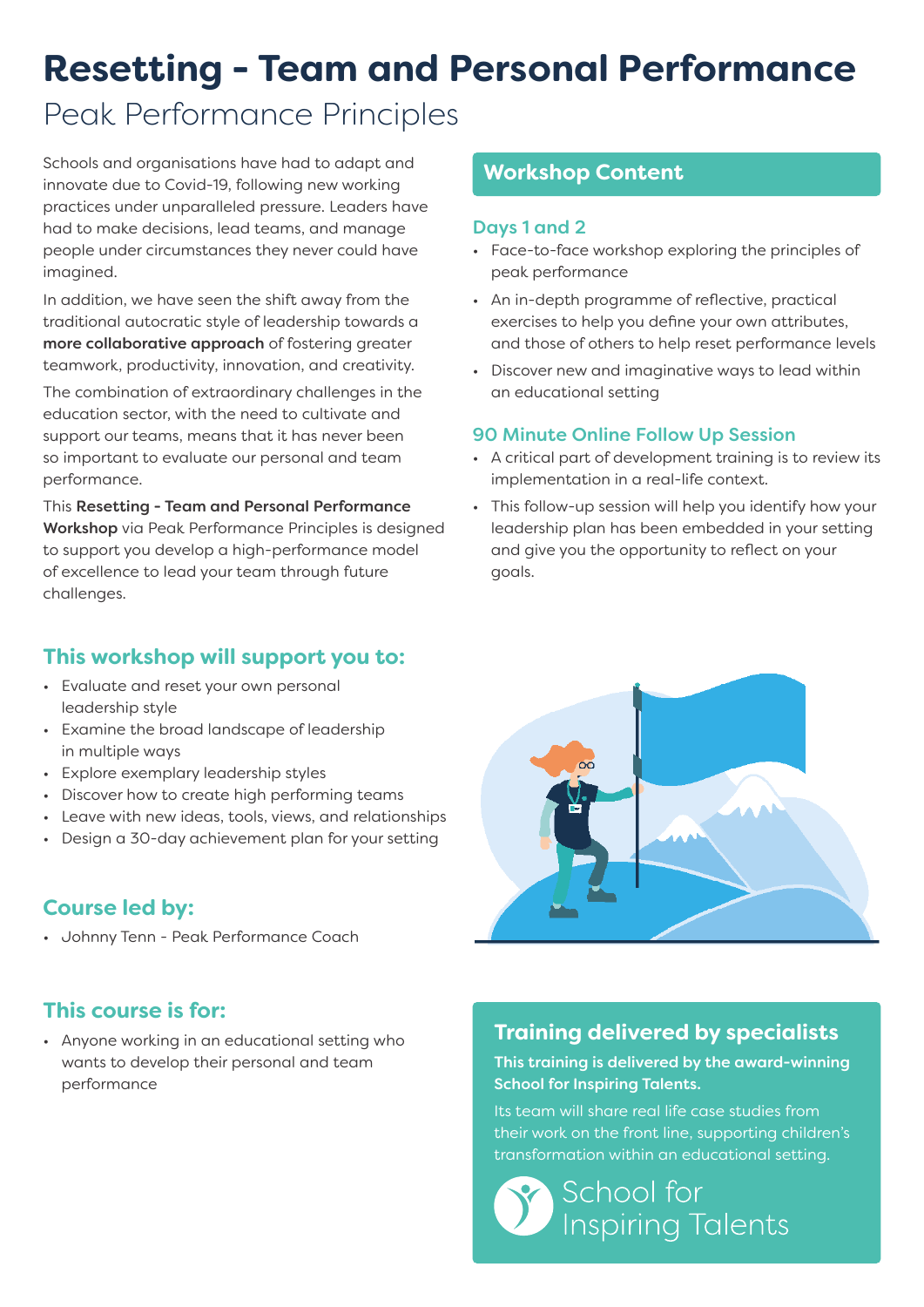# **About the trainer**



#### **Johnny Tenn**

Johnny has been working in the field of training, consulting, talent development and high-level Peak Performance Coaching for over three decades.

He delivers transformative team building and leadership training programmes for organisations, and coaches a number of prominent business and sports people. As part of his on the court credentials, Johnny has coached, facilitated, tutored and led development workshops to over 70,000 people globally, coached the British Gymnastics team, a World team Gymnastics Champion, and has consulted on many large scale International projects, including Chairman, CEOs and Director level staff.

Johnny has designed and delivered a large (all through) school staff Leadership programme, which included one-to-one performance coaching with Senior staff and the CEO.

Johnny is currently delivering large scale personal development workshops in UK Universities, Harman Senior Leadership team Europe, and Life Chance Education (Devon). Johnny is the mind coach to the world Muay Thai boxing World Champion, a young football Academy player at Rotherham United FC, the CEO of Beaford ARTS, and a number of other business owners.

His vision is to create learning environments that support people and organisations to fulfil their full potential.